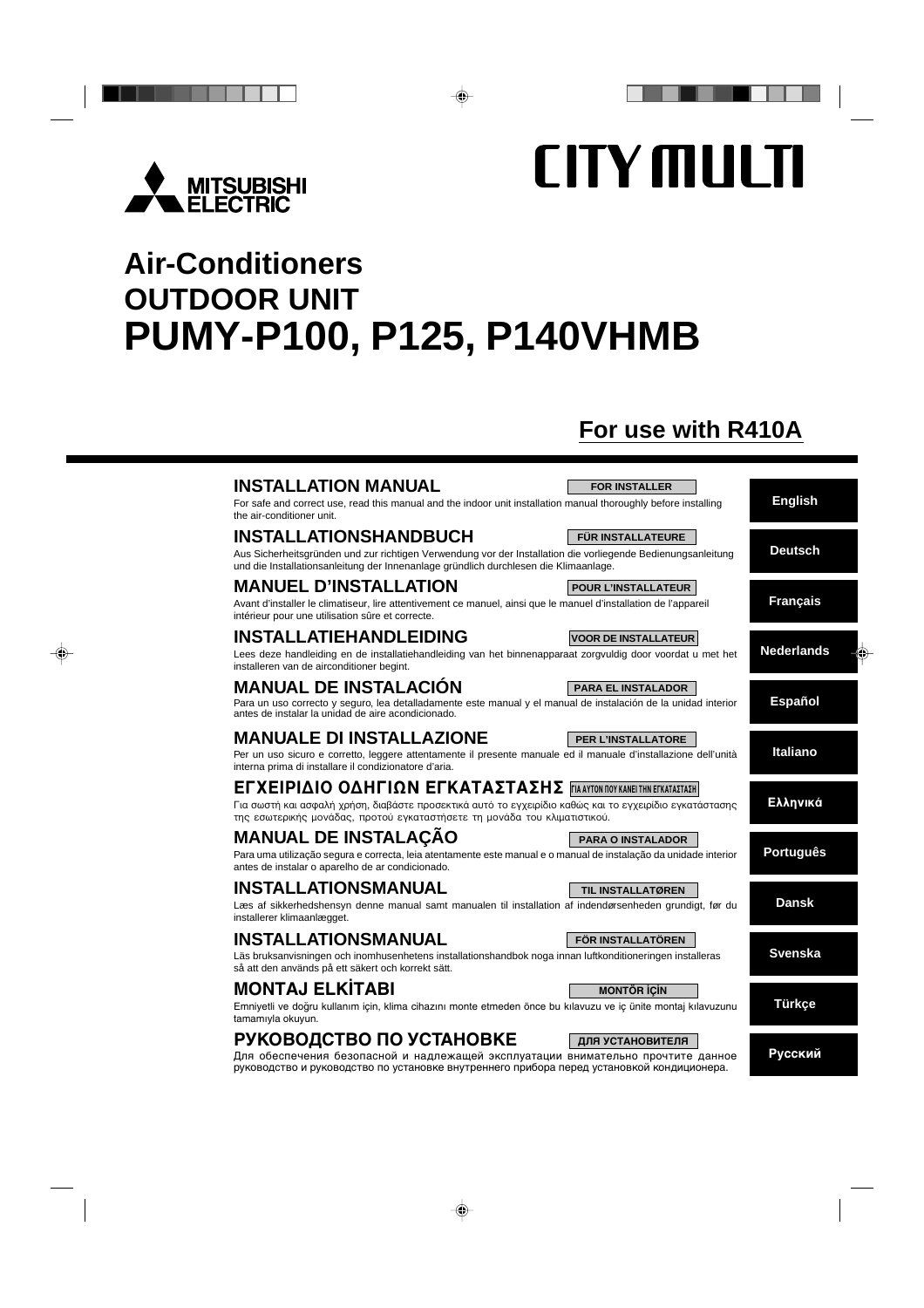# **Contents**

| Installation location |          |
|-----------------------|----------|
|                       | Test run |
|                       |          |



#### **Note: This symbol mark is for EU countries only. This symbol mark is according to the directive 2002/96/EC Article 10 Information for users and Annex IV.**

Your MITSUBISHI ELECTRIC product is designed and manufactured with high quality materials and components which can be recycled and reused. This symbol means that electrical and electronic equipment, at their end-of-life, should be disposed of separately from your household waste. Please, dispose of this equipment at your local community waste collection/recycling centre. In the European Union there are separate collection systems for used electrical and electronic product.

 **Warning:**

Please, help us to conserve the environment we live in!

 **Caution:**

**• Do not vent R410A into the Atmosphere:**

**• R410A is a Fluorinated Greenhouse gas, covered by the Kyoto Protocol, with a Global Warming Potential (GWP)=1975.**

# **Confirmation of parts attached**

In addition to this manual, the following parts are supplied with the outdoor unit. They are used for grounding the S terminals of transmission terminal blocks TB3, TB7. For details refer to "6. Electrical work".

Grounding lead wire  $(x 2)$ 

manuals must be passed on to subsequent users.  $(\frac{1}{x})$ : Indicates a part which must be grounded.

**Carefully read the labels affixed to the main unit.**

# **1. Safety precautions**

- Before installing the unit, make sure you read all the "Safety precautions". Please report to or take consent by the supply authority before connec-
- **tion to the system.** s **Equipment complying with IEC/EN 61000-3-12**

#### **Warning:**

**Describes precautions that must be observed to prevent danger of injury or death to the user.**

#### **Caution:**

| Describes precautions that must be observed to prevent damage to the unit. |  |
|----------------------------------------------------------------------------|--|

 **Warning:**

- **The unit must not be installed by the user. Ask a dealer or an authorized technician to install the unit. If the unit is installed incorrectly, water leakage, electric shock, or fire may result.**
- **For installation work, follow the instructions in the Installation Manual and use tools and pipe components specifically made for use with R410A refrigerant. The R410A refrigerant in the HFC system is pressurized 1.6 times the pressure of usual refrigerants. If pipe components not designed for R410A refrigerant are used and the unit is not installed correctly, the pipes may burst and cause damage or injuries. In addition, water leakage, electric shock, or fire may result.**
- **The unit must be installed according to the instructions in order to minimize the risk of damage from earthquakes, typhoons, or strong winds. An incorrectly installed unit may fall down and cause damage or injuries.**
- **The unit must be securely installed on a structure that can sustain its weight. If the unit is mounted on an unstable structure, it may fall down and cause damage or injuries.**
- **If the air conditioner is installed in a small room, measures must be taken to prevent the refrigerant concentration in the room from exceeding the safety limit in the event of refrigerant leakage. Consult a dealer regarding the appropriate measures to prevent the allowable concentration from being exceeded. Should the refrigerant leak and cause the concentration limit to be exceeded, hazards due to lack of oxygen in the room may result.**
- **Ventilate the room if refrigerant leaks during operation. If refrigerant comes into contact with a flame, poisonous gases will be released.**
- **All electric work must be performed by a qualified technician according to local regulations and the instructions given in this manual. The units must be powered by dedicated power lines and the correct voltage and circuit breakers must be used. Power lines with insufficient capacity or incorrect electrical work may result in electric shock or fire.**

**• Use C1220 copper phosphorus, for copper and copper alloy seamless pipes, to connect the refrigerant pipes. If the pipes are not connected correctly, the unit will not be properly grounded and electric shock may result.**

After installation work has been completed, explain the "Safety Precautions," use, and maintenance of the unit to the customer according to the information in the Operation Manual and perform the test run to ensure normal operation. Both the Installation Manual and Operation Manual must be given to the user for keeping. These

- **Use only specified cables for wiring. The connections must be made securely without tension on the terminals. If the cables are connected or installed incorrectly, overheating or fire may result.**
- **The terminal block cover panel of the outdoor unit must be firmly attached. If the cover panel is mounted incorrectly and dust and moisture enter the unit, electric shock or fire may result.**
- **When installing or moving the air conditioner, use only the specified refrigerant (R410A) to charge the refrigerant lines. Do not mix it with any other refrigerant and do not allow air to remain in the lines. Air enclosed in the lines can cause pressure peaks resulting in a rupture and other hazards.**
- **Use only accessories authorized by Mitsubishi Electric and ask a dealer or an authorized technician to install them. If accessories are incorrectly installed, water leakage, electric shock, or fire may result.**
- **Do not alter the unit. Consult a dealer for repairs. If alterations or repairs are not performed correctly, water leakage, electric shock, or fire may result.**
- **The user should never attempt to repair the unit or transfer it to another location. If the unit is installed incorrectly, water leakage, electric shock, or fire may result. If the air conditioner must be repaired or moved, ask a dealer or an authorized technician.**
- **After installation has been completed, check for refrigerant leaks. If refrigerant leaks into the room and comes into contact with the flame of a heater or portable cooking range, poisonous gases will be released.**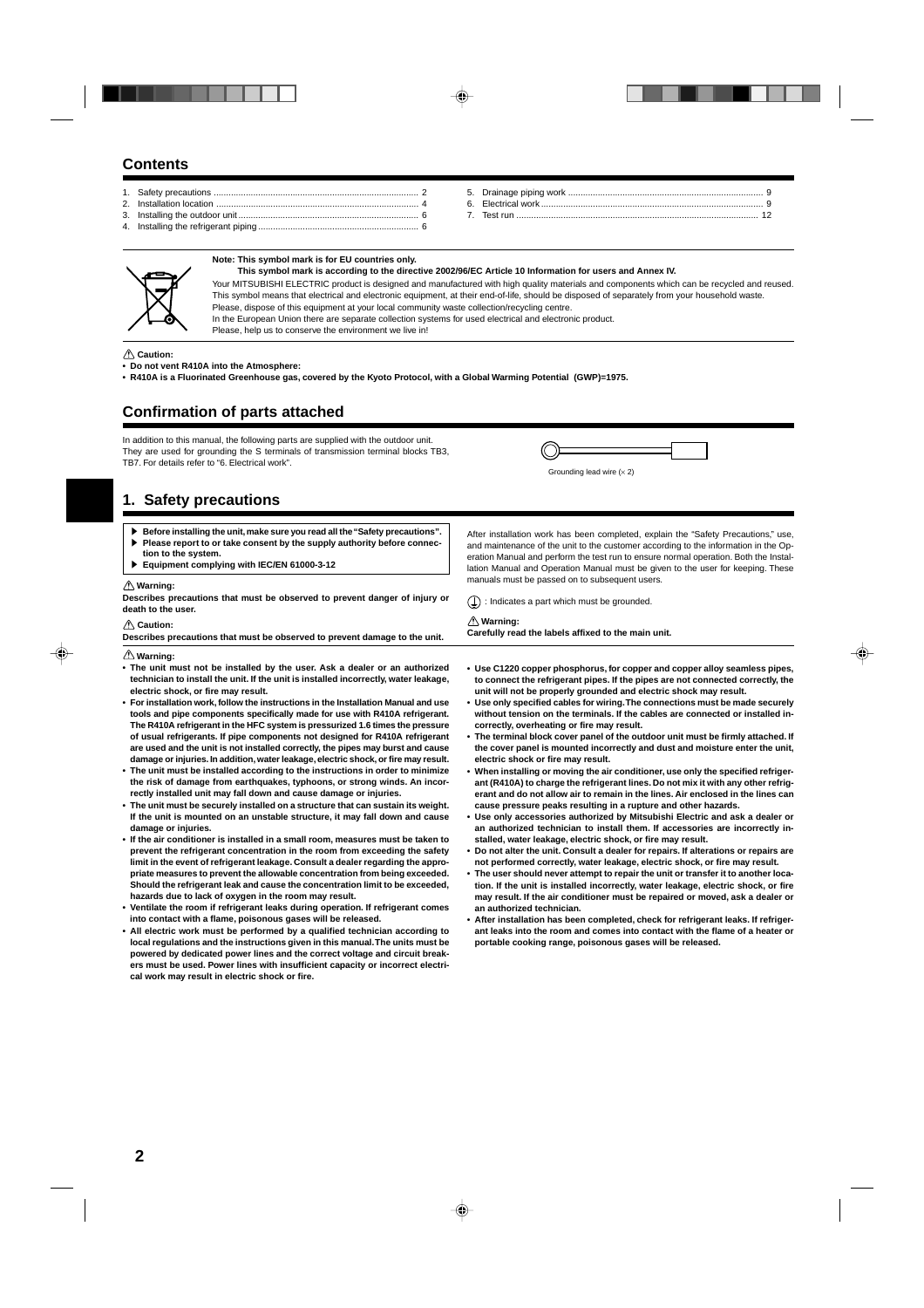#### **1.1. Before installation**

#### **Caution:**

- **• Do not use the unit in an unusual environment. If the air conditioner is installed in areas úxposed to steam, volatile oil (including machine oil), or sulfuric gas, areas exposed to high salt content such as the seaside, or areas where the unit will be covered by snow, the performance can be significantly reduced and the internal parts can be damaged.**
- **• Do not install the unit where combustible gases may leak, be produced, flow, or accumulate. If combustible gas accumulates around the unit, fire or explosion may result.**
- **• The outdoor unit produces condensation during the heating operation. Make sure to provide drainage around the outdoor unit if such condensation is likely to cause damage.**

### **1.2. Before installation (relocation)**

#### **Caution:**

- **• Be extremely careful when transporting the units. Two or more persons are needed to handle the unit, as it weighs 20 kg or more. Do not grasp the packaging bands. Wear protective gloves to remove the unit from the packaging and to move it, as you can injure your hands on the fins or other parts.**
- **• Be sure to safely dispose of the packaging materials. Packaging materials, such as nails and other metal or wooden parts may cause stabs or other injuries.**
- **1.3. Before electric work**

#### **Caution:**

- **• Be sure to install circuit breakers. If not installed, electric shock may result. • For the power lines, use standard cables of sufficient capacity. Otherwise, a short circuit, overheating, or fire may result.**
- **• When installing the power lines, do not apply tension to the cables. If the connections are loosened, the cables can snap or break and overheating or fire may result.**
- **• Be sure to ground the unit. Do not connect the ground wire to gas or water pipes, lighting rods, or telephone grounding lines. If the unit is not properly grounded, electric shock may result. • Use circuit breakers (ground fault interrupter, isolating switch (+B fuse), and**
- **molded case circuit breaker) with the specified capacity. If the circuit breaker capacity is larger than the specified capacity, breakdown or fire may result.**

#### **1.4. Before starting the test run**

#### *A* Caution:

- **• Turn on the main power switch more than 12 hours before starting operation. Starting operation just after turning on the power switch can severely damage the internal parts. Keep the main power switch turned on during the operation season.**
- **• Before starting operation, check that all panels, guards and other protective parts are correctly installed. Rotating, hot, or high voltage parts can cause injuries.**
- **• Do not touch any switch with wet hands. Electric shock may result.**

#### **1.5. Using R410A refrigerant air conditioners**

 **Caution:**

- **• Use C1220 copper phosphorus, for copper and copper alloy seamless pipes, to connect the refrigerant pipes. Make sure the insides of the pipes are clean and do not contain any harmful contaminants such as sulfuric compounds, oxidants, debris, or dust. Use pipes with the specified thickness. (Refer to page 6) Note the following if reusing existing pipes that carried R22 refrigerant.**
- Replace the existing flare nuts and flare the flared sections again.
- Do not use thin pipes. (Refer to page 6)
- **• Store the pipes to be used during installation indoors and keep both ends of the pipes sealed until just before brazing. (Leave elbow joints, etc. in their packaging.) If dust, debris, or moisture enters the refrigerant lines, oil deterioration or compressor breakdown may result.**
- **• Use ester oil, ether oil, alkylbenzene oil (small amount) as the refrigeration oil applied to the flared sections. If mineral oil is mixed in the refrigeration oil, oil deterioration may result.**
- **• Do not touch the refrigerant pipes with bare hands during operation. The refrigerant pipes are hot or cold depending on the condition of the flowing refrigerant. If you touch the pipes, burns or frostbite may result.**
- **• After stopping operation, be sure to wait at least five minutes before turning off the main power switch. Otherwise, water leakage or breakdown may result.**
- **• Do not use refrigerant other than R410A refrigerant. If another refrigerant is used, the chlorine will cause the oil to deteriorate.**
- **• Use the following tools specifically designed for use with R410A refrigerant. The following tools are necessary to use R410A refrigerant. Contact your nearest dealer for any questions.**

| Tools (for R410A)            |                                       |  |  |  |
|------------------------------|---------------------------------------|--|--|--|
| Gauge manifold<br>Flare tool |                                       |  |  |  |
| Charge hose                  | Size adjustment gauge                 |  |  |  |
| Gas leak detector            | Vacuum pump adapter                   |  |  |  |
| Torque wrench                | Electronic refrigerant charging scale |  |  |  |

- **• Be sure to use the correct tools. If dust, debris, or moisture enters the refrigerant lines, refrigeration oil deterioration may result.**
- **• Do not use a charging cylinder. If a charging cylinder is used, the composition of the refrigerant will change and the efficiency will be lowered.**
- **• When installing the unit in a hospital or communications office, be prepared for noise and electronic interference. Inverters, home appliances, high-frequency medical equipment, and radio communications equipment can cause the air conditioner to malfunction or breakdown. The air conditioner may also affect medical equipment, disturbing medical care, and communications equipment, harming the screen display quality.**
- **• The base and attachments of the outdoor unit must be periodically checked for looseness, cracks or other damage. If such defects are left uncorrected, the unit may fall down and cause damage or injuries.**
- **• Do not clean the air conditioner unit with water. Electric shock may result.**
- **• Tighten all flare nuts to specification using a torque wrench. If tightened too much, the flare nut can break after an extended period and refrigerant can leak out.**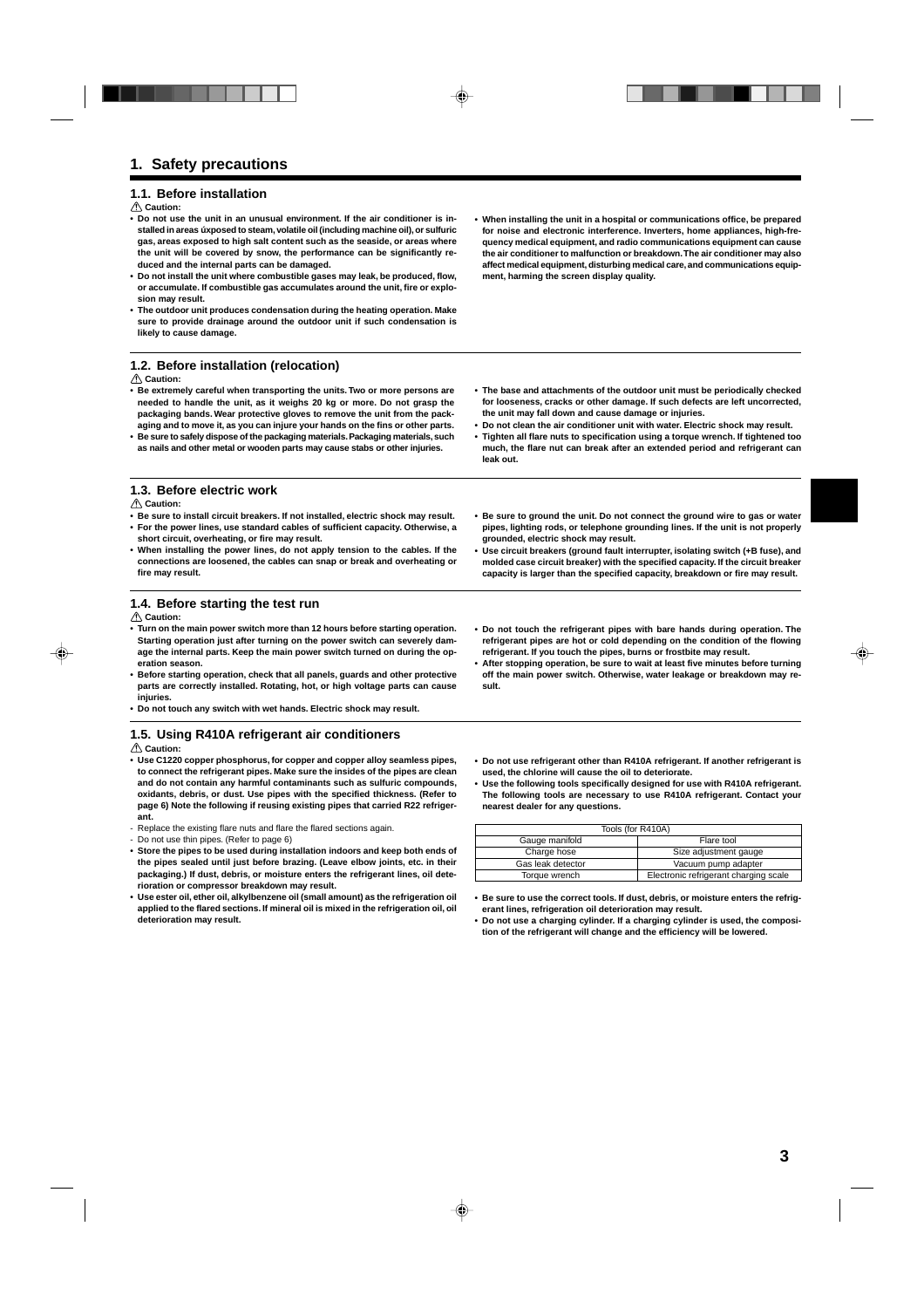#### **2.1. Refrigerant pipe**

Refer to Fig. 4-1.

#### **2.2. Choosing the outdoor unit installation location**

- Avoid locations exposed to direct sunlight or other sources of heat.
- Select a location from which noise emitted by the unit will not inconvenience neighbors.
- Select a location permitting easy wiring and pipe access to the power source and indoor unit.
- Avoid locations where combustible gases may leak, be produced, flow, or accumulate.
- Note that water may drain from the unit during operation.
- Select a level location that can bear the weight and vibration of the unit.
- Avoid locations where the unit can be covered by snow. In areas where heavy snow fall is anticipated, special precautions such as raising the installation location or installing a hood on the air intake must be taken to prevent the snow from blocking the air intake or blowing directly against it. This can reduce the airflow and a malfunction may result.
- Avoid locations exposed to oil, steam, or sulfuric gas.
- Use the transportation handles of the outdoor unit to transport the unit. If the unit is carried from the bottom, hands or fingers may be pinched.

#### **2.3. Outline dimensions (Outdoor unit) (Fig. 2-1)**

#### **Constraints on indoor unit installation**

You should note that indoor units that can be connected to this outdoor unit are the following models.

• Indoor units with model numbers 15-140 (PUMY-P100: 15-125) can be connected. Refer to the table 1 below for possible room, indoor unit combinations.

#### **Verification**

(mm)

The rated capacity should be determined by observing the table below. The unit's quantities are limited as shown in the following table 2. For the next step, make sure that the total rated capacity selected will stay in a range of 50% - 130% of the outdoor unit capacity.

| • PUMY-P100 | 5.6 - 14.6 kW |
|-------------|---------------|
|             |               |

- PUMY-P125 7.1 18.2 kW
- PUMY-P140 8.0 20.2 kW

| Table 1                                                                           |  |  |  |  |  |  |  |  |                                                                            |  |  |
|-----------------------------------------------------------------------------------|--|--|--|--|--|--|--|--|----------------------------------------------------------------------------|--|--|
| l Indoor unit tvpe   15   20   25   32   40   50   63   71   80   100   125   140 |  |  |  |  |  |  |  |  |                                                                            |  |  |
| Rated capacity<br>(Cooling) (kW)                                                  |  |  |  |  |  |  |  |  | $1.7$   2.2   2.8   3.6   4.5   5.6   7.1   8.0   9.0   11.2   14.0   16.0 |  |  |

Table 2

| Connectable indoor units quantities |           |  |  |  |
|-------------------------------------|-----------|--|--|--|
| <b>PUMY-P100</b>                    | $1 - 8$   |  |  |  |
| PUMY-P125                           | $1 - 10$  |  |  |  |
| <b>PUMY-P140</b>                    | $1 - 12*$ |  |  |  |

Combinations in which the total capacity of indoor units exceeds the capacity of the outdoor unit will reduce the cooling capacity of each indoor unit below their rated cooling capacity. Thus, combine indoor units with an outdoor unit within the outdoor unit's capacity, if possible.

\* Only when all the indoor units are 1.5 kW model, 12 indoor units can be connected to 1 outdoor unit.



**Fig. 2-1**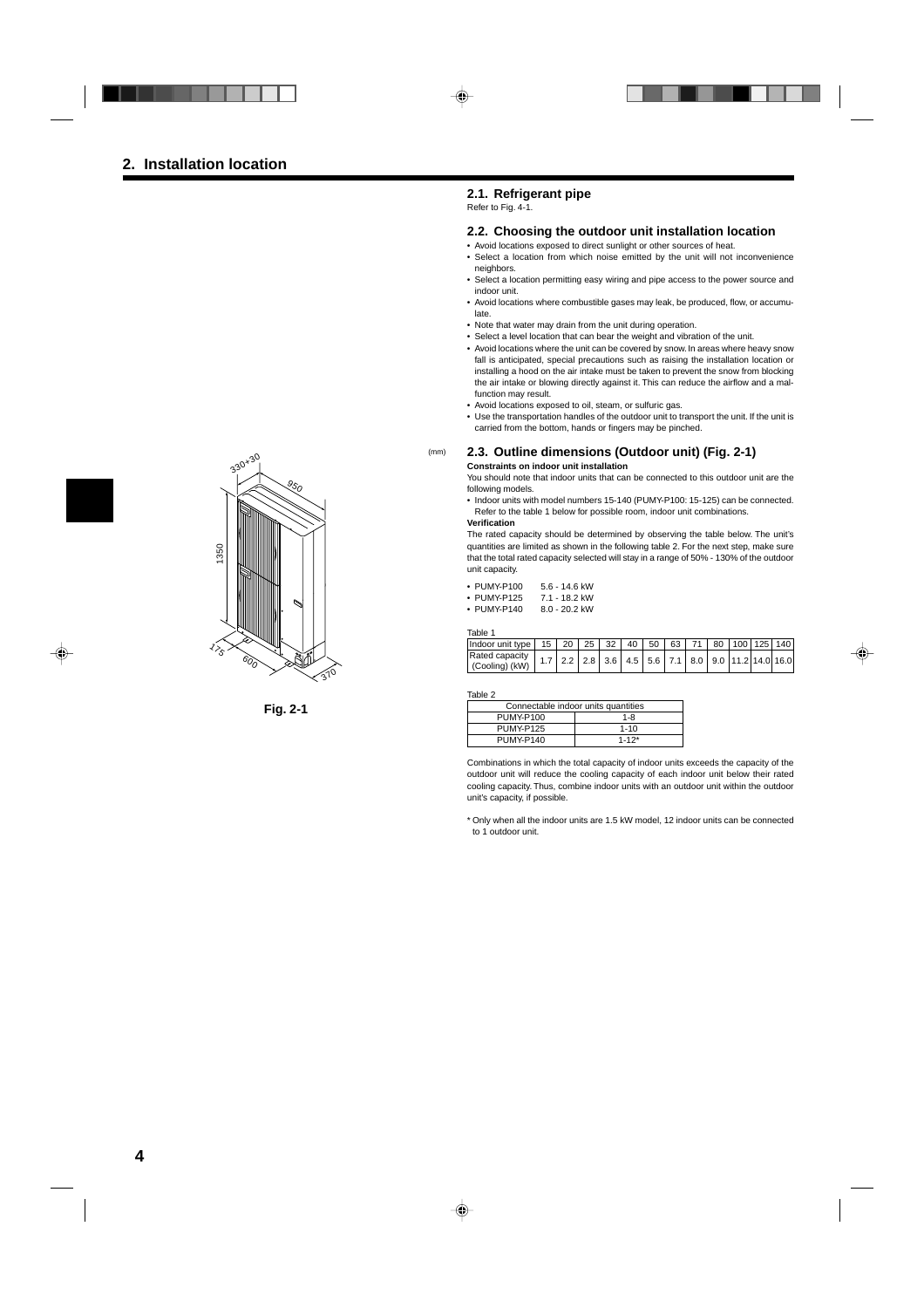# **2. Installation location**

#### **2.4. Ventilation and service space**

#### **2.4.1. When installing a single outdoor unit**

Minimum dimensions are as follows, except for Max., meaning Maximum dimensions, indicated.

- Refer to the figures for each case.
- 1 Obstacles at rear only (Fig. 2-2)
- 2 Obstacles at rear and above only (Fig. 2-3)
- Do not install the optional air outlet guides for upward airflow.
- 3 Obstacles at rear and sides only (Fig. 2-4) 4 Obstacles at front only (Fig. 2-5)
- When using an optional air outlet guide, the clearance is 500 mm or more. 5 Obstacles at front and rear only (Fig. 2-6)
- ∗ When using an optional air outlet guide, the clearance is 500 mm or more. 6 Obstacles at rear, sides, and above only (Fig. 2-7)
- Do not install the optional air outlet guides for upward airflow.

#### **2.4.2. When installing multiple outdoor units**

- Leave 10 mm space or more between the units.
- 1 Obstacles at rear only (Fig. 2-8)
- 2 Obstacles at rear and above only (Fig. 2-9)
	- No more than three units must be installed side by side. In addition, leave space as shown. • Do not install the optional air outlet guides for upward airflow.
- 3 Obstacles at front only (Fig. 2-10)
- ∗ When using an optional air outlet guide, the clearance is 1000 mm or more.
- 4 Obstacles at front and rear only (Fig. 2-11)
- When using an optional air outlet guide, the clearance is 1000 mm or more. 5 Single parallel unit arrangement (Fig. 2-12)
- ∗ When using an optional air outlet guide installed for upward airflow, the clearance is 1000 mm or more.
- 6 Multiple parallel unit arrangement (Fig. 2-13)
- ∗ When using an optional air outlet guide installed for upward airflow, the clearance is 1500 mm or more.
- 7 Stacked unit arrangement (Fig. 2-14)
	- The units can be stacked up to two units high.
	- No more than two stacked units must be installed side by side. In addition, leave space as shown.



**Fig. 2-2 Fig. 2-4 Fig. 2-5**



**Fig. 2-3**

२०,





1500

500

**Fig. 2-7 Fig. 2-8**

300



**Fig. 2-6**





રે $\delta$ 

Max. 500

**Fig. 2-9 Fig. 2-10 Fig. 2-11**





1500 500



**5**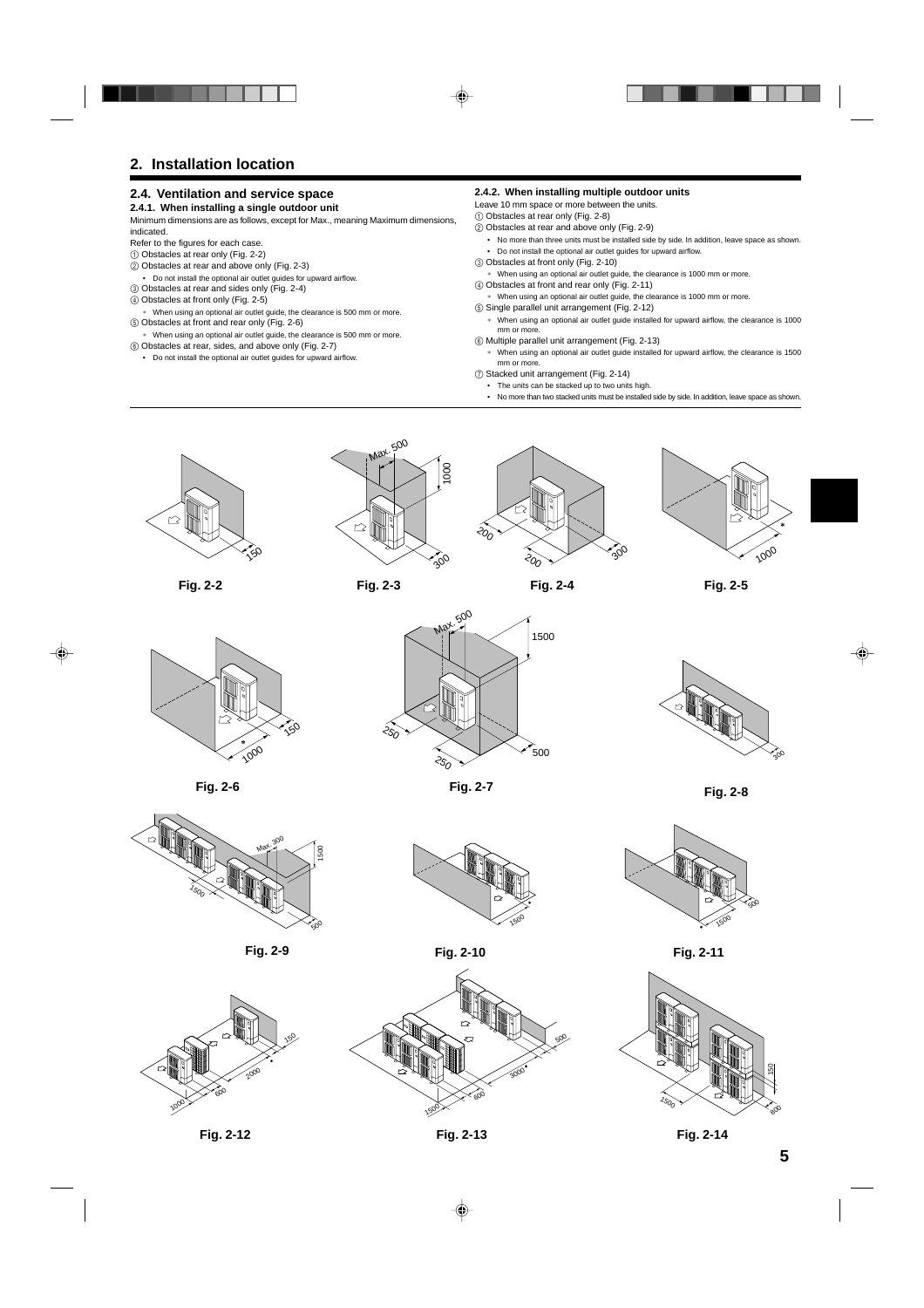

# **3. Installing the outdoor unit**



# **4. Installing the refrigerant piping**

#### **2.4.3. Windy location installation**

When installing the outdoor unit on a rooftop or other location unprotected from the wind, situate the air outlet of the unit so that it is not directly exposed to strong winds. Strong wind entering the air outlet may impede the normal airflow and a malfunction may result.

- The following shows two examples of precautions against strong winds.
- 1 Install an optional air guide if the unit is installed in a location where strong winds from a typhoon, etc. may directly enter the air outlet. (Fig. 2-15) A Air guide
- 2 Position the unit so that the air outlet blows perpendicularly to the seasonal wind direction, if possible. (Fig. 2-16)

B Wind direction

• Be sure to install the unit in a sturdy, level surface to prevent rattling noises during operation. (Fig. 3-1)

<Foundation specifications>

| Foundation bolt         | M10 (3/8") |
|-------------------------|------------|
| Thickness of concrete   | 120 mm     |
| Length of bolt          | 70 mm      |
| Weight-bearing capacity | 320 kg     |

- Make sure that the length of the foundation bolt is within 30 mm of the bottom surface of the base.
- Secure the base of the unit firmly with four-M10 foundation bolts in sturdy locations. **Installing the outdoor unit**
- Do not block the vent. If the vent is blocked, operation will be hindered and breakdown may result.
- In addition to the unit base, use the installation holes on the back of the unit to attach wires, etc., if necessary to install the unit. Use self-tapping screws ( $\varnothing$ 5 × 15 mm or less) and install on site.

#### **Warning:**

- **• The unit must be securely installed on a structure that can sustain its weight. If the unit is mounted on an unstable structure, it may fall down and cause damage or injuries.**
- **• The unit must be installed according to the instructions in order to minimize the risk of damage from earthquakes, typhoons, or strong winds. An incorrectly installed unit may fall down and cause damage or injuries.**

#### **4.1. Precautions for devices that use R410A refrigerant**

- **• Refer to page 3 for precautions not included below on using air conditioners with R410A refrigerant.**
- **• Use ester oil, ether oil, alkylbenzene oil (small amount) as the refrigeration oil applied to the flared sections.**
- **• Use C1220 copper phosphorus, for copper and copper alloy seamless pipes, to connect the refrigerant pipes. Use refrigerant pipes with the thicknesses specified in the table to the below. Make sure the insides of the pipes are clean and do not contain any harmful contaminants such as sulfuric compounds, oxidants, debris, or dust.**

#### **Warning:**

**When installing or moving the air conditioner, use only the specified refrigerant (R410A) to charge the refrigerant lines. Do not mix it with any other refrigerant and do not allow air to remain in the lines. Air enclosed in the lines can cause pressure peaks resulting in a rupture and other hazards.**

| Indoor unit type | 15-50                               | 63-140                              |
|------------------|-------------------------------------|-------------------------------------|
| Liquid pipe      | $\varnothing$ 6.35 thickness 0.8 mm | $\varnothing$ 9.52 thickness 0.8 mm |
| Gas pipe         | ø12.7 thickness 0.8 mm              | ø15.88 thickness 1.0 mm             |

**• Do not use pipes thinner than those specified above.**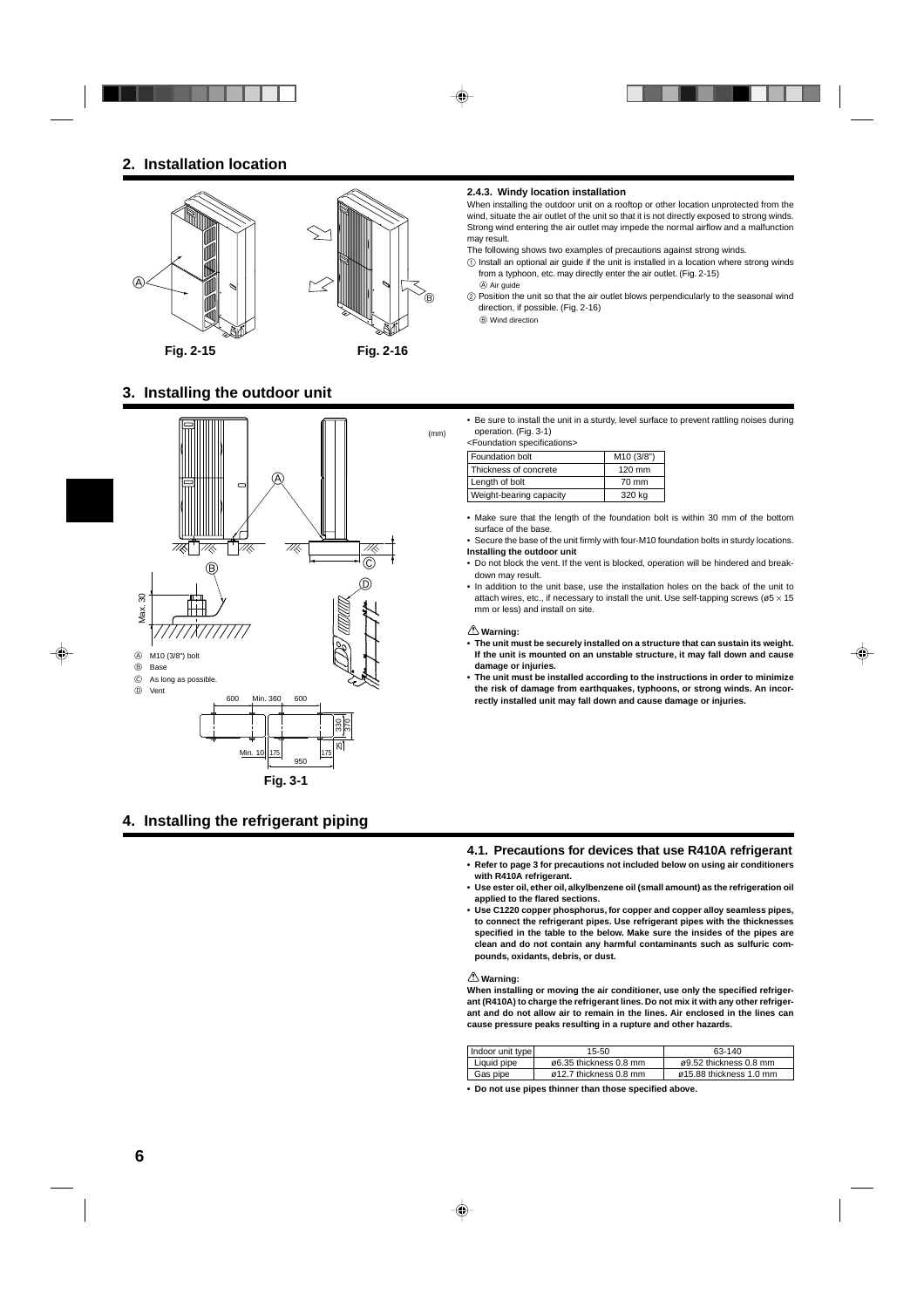# **4. Installing the refrigerant piping**





 $^{\circ}$ 



- 
- A Flare cutting dimensions



A (Fig. 4-2)

H

h

**Fig. 4-2**

| Copper pipe O.D. | Flare dimensions   |  |  |
|------------------|--------------------|--|--|
| (mm)             | øA dimensions (mm) |  |  |
| ø6.35            | $8.7 - 9.1$        |  |  |
| ø9.52            | $12.8 - 13.2$      |  |  |
| ø12.7            | $16.2 - 16.6$      |  |  |
| ø15.88           | $19.3 - 19.7$      |  |  |

B (Fig. 4-2)

| Copper pipe O.D. | Flare nut O.D. | Tightening torque |
|------------------|----------------|-------------------|
| (mm)             | (mm)           | $(N-m)$           |
| ø6.35            | 17             | $14 - 18$         |
| ø6.35            | 22             | $34 - 42$         |
| ø9.52            | 22             | $34 - 42$         |
| ø12.7            | 26             | $49 - 61$         |
| ø12.7            | 29             | $68 - 82$         |
| ø15.88           | 29             | $68 - 82$         |
| ø15.88           | 36             | $100 - 120$       |



| А                                |               |       |                    |        | (mm)                 |
|----------------------------------|---------------|-------|--------------------|--------|----------------------|
|                                  | A Liquid pipe |       |                    |        | B Gas pipe           |
| PUMY-P100-140                    |               | ø9.52 |                    |        | ø15.88               |
| <b>B, C, D</b>                   |               |       |                    |        | (mm)                 |
| C Total capacity of indoor units |               |       | A Liquid pipe      |        | B Gas pipe           |
|                                  |               |       | ø9.52              |        | ø15.88               |
| a, b, c, d, e, f                 |               |       |                    |        | (mm)                 |
| D Model number                   |               |       | A Liquid pipe      |        | B Gas pipe           |
| 15, 20, 25, 32, 40, 50           |               | ø6.35 |                    |        | ø12.7                |
| 63, 80, 100, 125, 140            |               | ø9.52 |                    | ø15.88 |                      |
|                                  |               |       |                    |        |                      |
|                                  |               |       | E Branch kit model |        |                      |
| CMY-Y62-G-E                      |               |       |                    |        |                      |
|                                  |               |       |                    |        |                      |
| $E$ 4-Branching header           |               |       |                    |        | G 8-Branching header |
| CMY-Y64-G-E                      |               |       |                    |        | CMY-Y68-G-E          |

#### **4.2. Connecting pipes (Fig. 4-2)**

- Fig. 4-1 is a sample of piping system.
- When commercially available copper pipes are used, wrap liquid and gas pipes with commercially available insulation materials (heat-resistant to 100°C or more, thickness of 12 mm or more).
- The indoor parts of the drain pipe should be wrapped with polyethylene foam insulation materials (specific gravity of 0.03, thickness of 9 mm or more).
- Apply thin layer of refrigerant oil to pipe and joint seating surface before tightening flare nut. (A)
- Use two wrenches to tighten piping connections.  $\circledB$
- Use leak detector or soapy water to check for gas leaks after connections are completed.
- Apply refrigerating machine oil over the entire flare seat surface. C
- Use the flare nuts for the following pipe size.  $\circledD$

|             |                |       | Indoor unit | Outdoor unit |
|-------------|----------------|-------|-------------|--------------|
|             |                | 15-50 | 63-140      | 100-140      |
| Gas side    | Pipe size (mm) | ø12.7 | ø15.88      | ø15.88       |
| Liquid side | Pipe size (mm) | ø6.35 | ø9.52       | ø9.52        |

• When bending the pipes, be careful not to break them. Bend radius of 100 mm to 150 mm is sufficient.

• Make sure the pipes do not contact the compressor. Abnormal noise or vibration may result.

1 Pipes must be connected starting from the indoor unit.

- Flare nuts must be tightened with a torque wrench.
- 2 Flare the liquid pipes and gas pipes and apply a thin layer of refrigeration oil (Applied on site).
- When usual pipe sealing is used, refer to Table 3 for flaring of R410A refrigerant pipes.

The size adjustment gauge can be used to confirm A measurements.

#### Table 3 (Fig. 4-3)

| Copper pipe O.D. | $A$ (mm)             |                          |  |  |  |
|------------------|----------------------|--------------------------|--|--|--|
| (mm)             | Flare tool for R410A | Flare tool for R22-R407C |  |  |  |
|                  | Clutch type          |                          |  |  |  |
| ø6.35 (1/4")     | $0 - 0.5$            | $1.0 - 1.5$              |  |  |  |
| ø9.52 (3/8")     | $0 - 0.5$            | $1.0 - 1.5$              |  |  |  |
| ø12.7 (1/2")     | $0 - 0.5$            | $1.0 - 1.5$              |  |  |  |
| ø15.88 (5/8")    | $0 - 0.5$            | $1.0 - 1.5$              |  |  |  |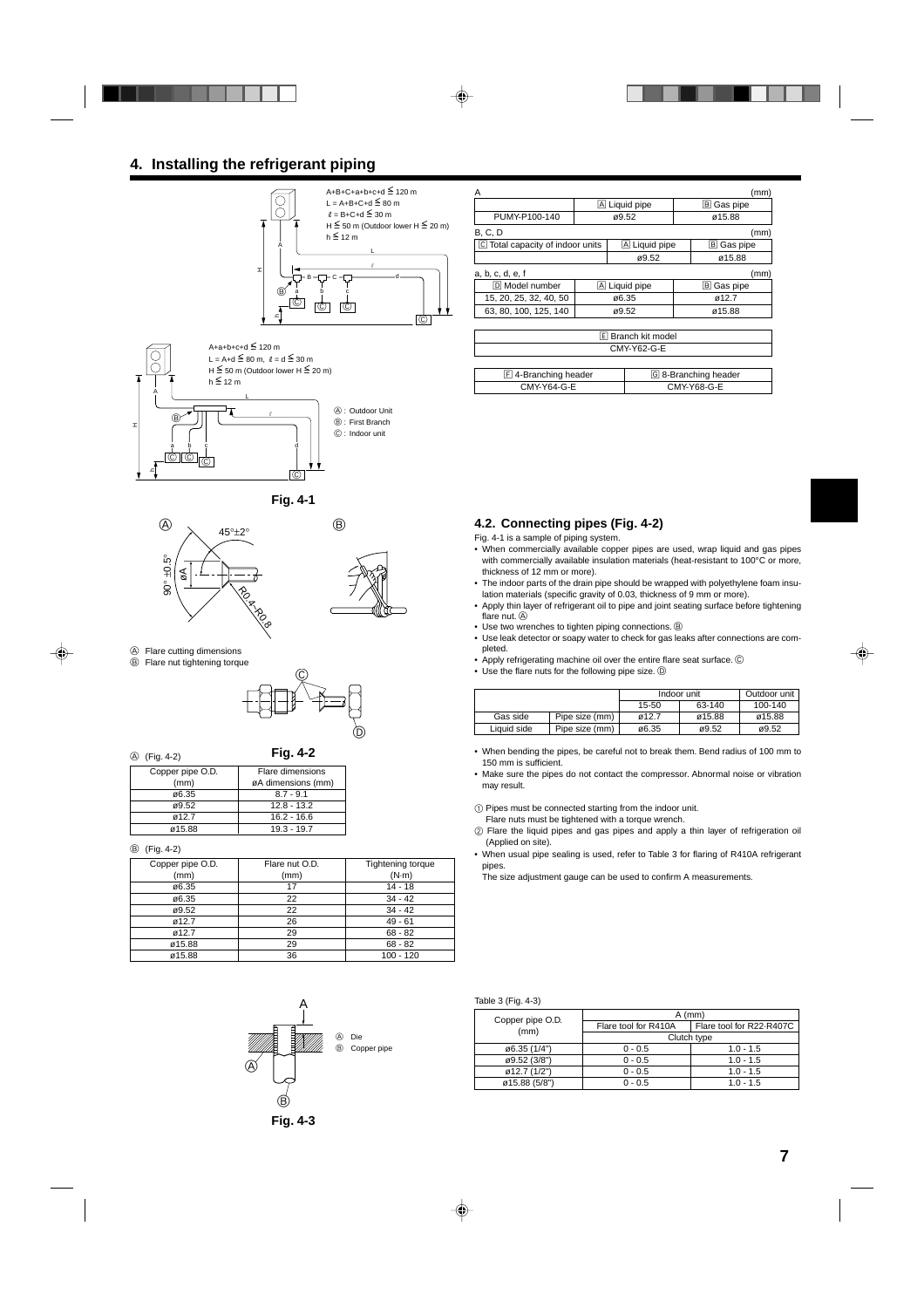# **4. Installing the refrigerant piping**







- A Stop valve
- B Stop valve
- C Service port
- D Open/Close section
- E Local pipe

 $\circledR$  Sealed, same way for gas side G Pipe cover

- $\oplus$  Do not use a wrench here.
- Refrigerant leakage may result.
- I Use two wrenches here.









**Fig. 4-7**

#### **4.3. Refrigerant piping (Fig. 4-4)**

Remove the service panel  $\mathbb D$  (three screws) and the front piping cover  $\mathbb \Theta$  (two screws) and rear piping cover **B** (two screws).

- 1 Perform refrigerant piping connections for the indoor/outdoor unit when the outdoor unit's stop valve is completely closed.
- 2 Vacuum-purge air from the indoor unit and the connection piping.
- 3 After connecting the refrigerant pipes, check the connected pipes and the indoor unit for gas leaks. (Refer to 4.4. Refrigerant pipe airtight testing method)

4 A high-performance vacuum pump is used at the stop valve service port to maintain a vacuum for an adequate time (at least one hour after reaching –101 kPa (5 Torr)) in order to vacuum dry the inside of the pipes. Always check the degree of vacuum at the gauge manifold. If there is any moisture left in the pipe, the degree of vacuum is sometimes not reached with short-time vacuum application.

After vacuum drying, completely open the stop valves (both liquid and gas) for the outdoor unit. This completely links the indoor and outdoor coolant circuits.

- If the stop valves are left closed and the unit is operated, the compressor and control valves will be damaged.
- Use a leak detector or soapy water to check for gas leaks at the pipe connection sections of the outdoor unit.
- Do not use the refrigerant from the unit to purge air from the refrigerant lines. After the valve work is completed, tighten the valve caps to the correct torque: 20 to 25 N·m (200 to 250 kgf·cm).

Failure to replace and tighten the caps may result in refrigerant leakage. In addition, do not damage the insides of the valve caps as they act as a seal to prevent refrigerant leakage.

5 Use sealant to seal the ends of the thermal insulation around the pipe connection sections to prevent water from entering the thermal insulation.

#### **4.4. Refrigerant pipe airtight testing method (Fig. 4-5)** (1) Connect the testing tools.

- Make sure the stop valves  $\textcircled{a} \circled{b}$  are closed and do not open them.
- Add pressure to the refrigerant lines through the service port  $\copyright$  of the stop valve  $\circledA$  and the stop valve  $\circledB$ .
- (2) Do not add pressure to the specified pressure all at once; add pressure little by little.  $\textcircled{\tiny{1}}$  Pressurize to 0.5 MPa (5 kgf/cm<sup>2</sup>G), wait five minutes, and make sure the pressure does not decrease.
	- $\textcircled{2}$  Pressurize to 1.5 MPa (15 kgf/cm<sup>2</sup>G), wait five minutes, and make sure the pressure does not decrease.
	- 3 Pressurize to 4.15 MPa (41.5 kgf/cm2G) and measure the surrounding temperature and refrigerant pressure.
- (3) If the specified pressure holds for about one day and does not decrease, the pipes have passed the test and there are no leaks.
	- If the surrounding temperature changes by 1°C, the pressure will change by about 0.01 MPa (0.1 kgf/cm<sup>2</sup>G). Make the necessary corrections.
- (4) If the pressure decreases in steps (2) or (3), there is a gas leak. Look for the source of the gas leak.

#### **4.5. Stop valve opening method**

The stop valve opening method varies according to the outdoor unit model. Use the appropriate method to open the stop valves.

- (1) Type A (Fig. 4-6)
- 1 Remove the cap, then turn one-quarter rotation counter-clockwise with a flat-bladed screwdriver to complete open.
- 2 Check that the valves are fully open, then return the cap to its original state and tighten it down.

#### (2) Type B (Fig. 4-6)

- $\odot$  Remove the cap, pull the handle toward you and rotate 1/4 turn in a counterclockwise direction to open.
- 2 Make sure that the stop valve is open completely, push in the handle and rotate the cap back to its original position.
- (3) Type C (Fig. 4-7)
- 1 Remove the cap and turn the valve rod counterclockwise as far as it will go with the use of a 4 mm hexagonal wrench. Stop turning when it hits the stopper.
- 2 Make sure that the stop valve is open completely and rotate the cap back to its original position.

G Completely open

J Wrench hole K Operation section

 $\Theta$  (On-side installation) Refrigerant piping side **1** Direction the refrigerant flows in

- A Valve
- B Unit side
- 
- C Service port
- D Handle
- E Cap
- F Completely closed

Refrigerant pipes are protectively wrapped

- The pipes can be protectively wrapped up to a diameter of  $\alpha$ 90 before or after connecting the pipes. Cut out the knockout in the pipe cover following the groove and wrap the pipes.
- Pipe inlet gap
- Use putty or sealant to seal the pipe inlet around the pipes so that no gaps remain. (If the gaps are not closed, noise may be emitted or water and dust will enter the unit and breakdown may result.)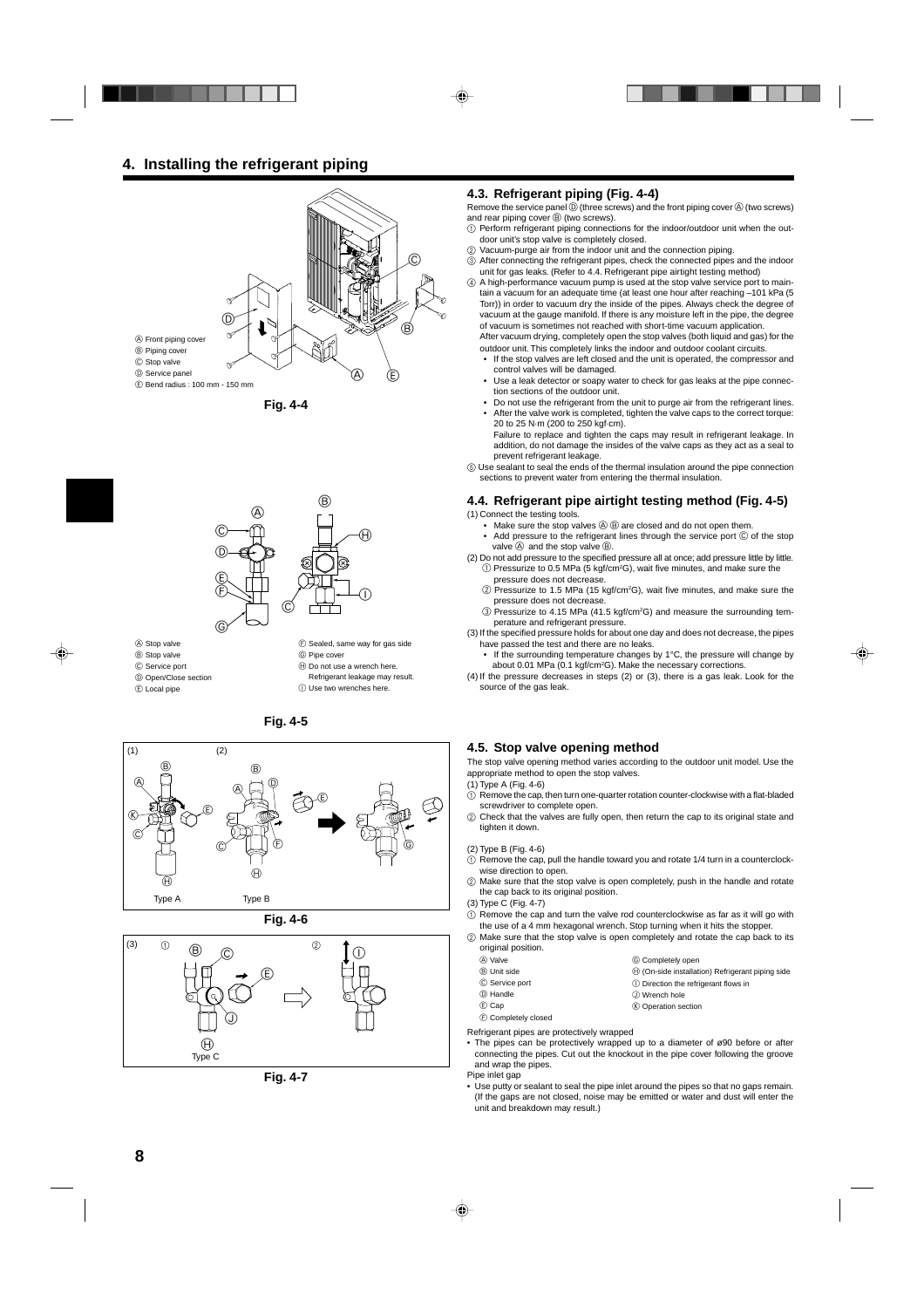# **4. Installing the refrigerant piping**



The figure to the left is an example only. The stop valve shape, service port position, etc., may vary according to the model. Turn section  $\textcircled{a}$  only.

- (Do not further tighten sections  $\circledA$  and B together. )
- $©$  Charge hose D Service port

**Fig. 4-8**

## **4.6. Additional refrigerant charge**

Refrigerant of 3 kg equivalent to 50 m total extended piping length is already included when the outdoor unit is shipped. Thus, if the total extended piping length is 50 m or less, there is no need to charge with additional refrigerant.

#### **Calculation of Additional Refrigerant Charge**

- If the total extended piping length exceeds 50 m, calculate the required additional refrigerant charge using the procedure shown below.
- If the calculated additional refrigerant charge is a negative amount, do not charge with any refrigerant.



# **5. Drainage piping work**

#### **Outdoor unit drainage pipe connection**

When drain piping is necessary, use the drain socket or the drain pan (option).

|              | P <sub>100</sub> -140 |
|--------------|-----------------------|
| Drain socket | PAC-SG61DS-E          |
| Drain pan    | PAC-SG64DP-E          |

# **6. Electrical work**

#### **6.1. Caution**

- 1 Follow ordinance of your governmental organization for technical standard related to electrical equipment, wiring regulations and guidance of each electric power company.
- 2 Wiring for control (hereinafter referred to as transmission line) shall be (5 cm or more) apart from power source wiring so that it is not influenced by electric noise from power source wiring. (Do not insert transmission line and power source wire in the same conduit.)
- 3 Be sure to provide designated grounding work to outdoor unit.
- 4 Give some allowance to wiring for electrical part box of indoor and outdoor units, because the box is sometimes removed at the time of service work.
- Never connect the main power source to terminal block of transmission line. If connected, electrical parts will be burnt out.
- 6 Use 2-core shield cable for transmission line. If transmission lines of different systems are wired with the same multiple-core cable, the resultant poor transmitting and receiving will cause erroneous operations.

**Precautions when using the charge valve (Fig.4-8)**

Do not tighten the service port too much when installing it, otherwise, the valve core could be deformed and become loose, causing a gas leak.

After positioning section  $\circledB$  in the desired direction, turn section  $\circledA$  only and tighten it. Do not further tighten sections  $\textcircled{A}$  and  $\textcircled{B}$  together after tightening section  $\textcircled{A}$ .

<Example> (Please see the lower half of Fig. 4-1.) Outdoor model : 125 Indoor 1 : 63 A : ø9.52 30 m a : ø9.52 15 m 2 : 40 b : ø6.35 10 m 3 : 25 c : ø6.35 10 m 4 : 20 d : ø6.35 20 m The total length of each liquid line is as follows  $\varnothing$ 9.52 : A + a = 30 + 15 = 45 m  $\varphi$ 6.35 : b + c + d = 10 + 10 + 20 = 40 m Therefore, <Calculation example> Additional refrigerant charge  $= 45 \times 0.06 + 40 \times 0.024 - 3.0 = 0.7$  kg (rounded up) At the conditions below:

7 Only the transmission line specified should be connected to the terminal block for outdoor unit transmission.

(Transmission line to be connected with indoor unit : Terminal block TB3 for transmission line, Other : Terminal block TB7 for centralized control)

Erroneous connection does not allow the system to operate.

In case to connect with the upper class controller or to conduct group operation in different refrigerant systems, the control line for transmission is required between the outdoor units each other.

Connect this control line between the terminal blocks for centralized control. (2 wire line with no polarity)

- When conducting group operation in different refrigerant systems without connecting to the upper class controller, replace the insertion of the short circuit connector from CN41 of one outdoor unit to CN40.
- 9 Group is set by operating the remote controller.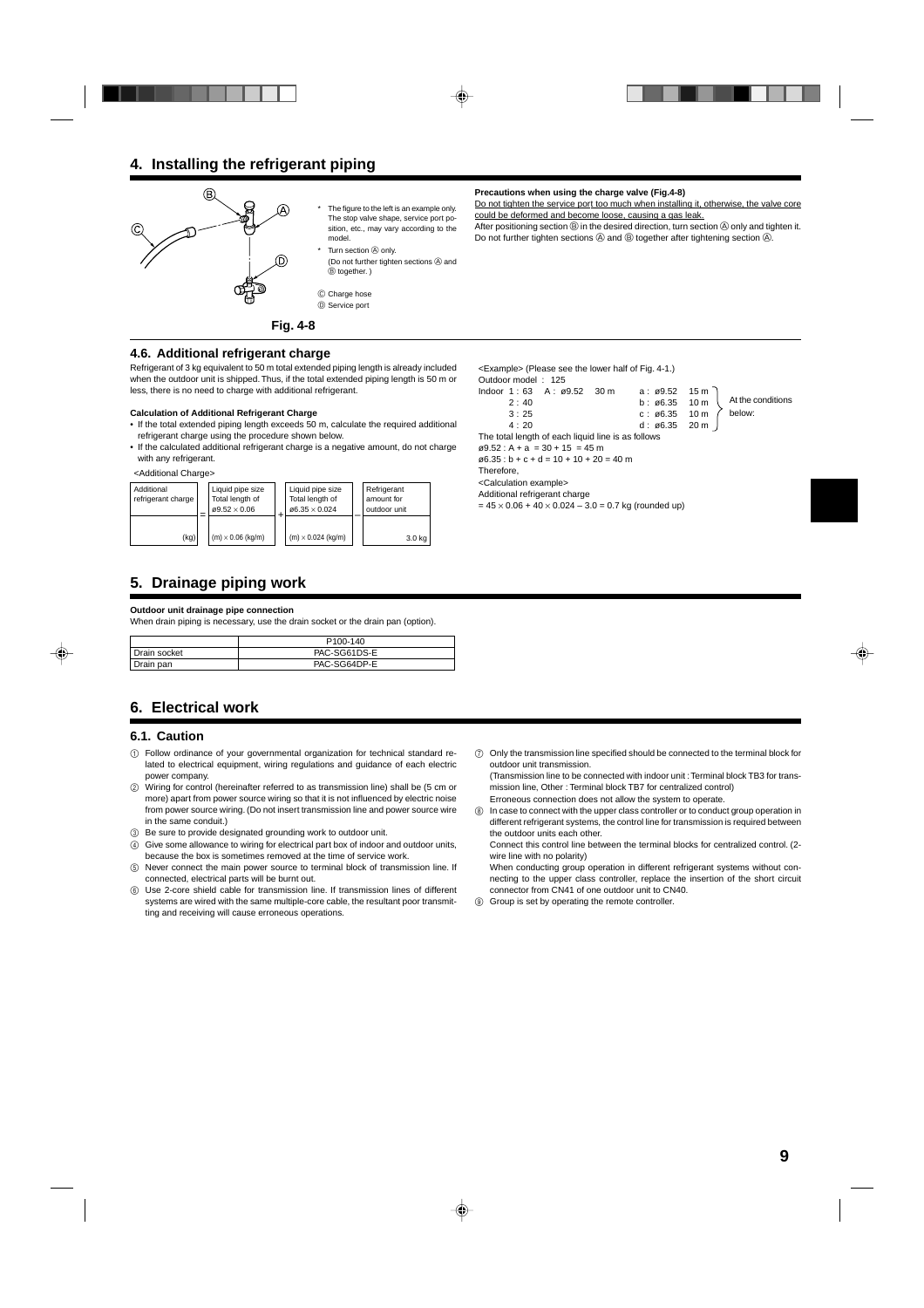

- A : Power source
- B : Transmission line
- C : Screw on the electrical component box
- D : Screw on the electrical component box

**Fig. 6-1**

• Types of transmission cables: Shielding wire CVVS or CPEVS or MVVS

#### **6.2. Control box and connecting position of wiring (Fig. 6-1)**

1. Connect the indoor unit transmission line to transmission terminal block (TB3), or connect the wiring between outdoor units or the wiring with the centralized control system to the centralized control terminal block (TB7).

When using shielded wiring, connect shield ground of the indoor unit transmission line to the screw ( $\copyright$  or  $\copyright$ ) and connect shield ground of the line between outdoor units and the central control system transmission line to the shield (S) terminal of the centralized control terminal block (TB7) shield (S) terminal. In addition, in the case of outdoor units whose power supply connector CN41 has been replaced by CN40, the shield terminal (S) of terminal block (TB7) of the centralized control system should also be connected to the screw  $\textcircled{c}$  or  $\textcircled{b}$  using attached lead wire.

- 2. Conduit mounting plates (ø27) are being provided. Pass the power supply and transmission wires through the appropriate knock-out holes, then remove the knock-out piece from the bottom of the terminal box and connect the wires.
- Fix power source wiring to terminal box by using buffer bushing for tensile force (PG connection or the like).

#### 3. MA Remote control cables

|                | Kind of remote control cable   Sheathed 2-core cable (unshielded) CVV       |
|----------------|-----------------------------------------------------------------------------|
| Cable diameter | $10.3$ to 1.25 mm <sup>2</sup> (0.75 to 1.25 mm <sup>2</sup> ) <sup>*</sup> |
| Remarks        | Within 200 m                                                                |

\* Connected with simple remote controller.

#### 2 **Wiring examples**

| • Controller name, symbol and allowable number of controllers. |  |
|----------------------------------------------------------------|--|
|----------------------------------------------------------------|--|

| Kind of remote control cable             | Sheathed 2-core cable (unshielded) CVV                                   |  |  |
|------------------------------------------|--------------------------------------------------------------------------|--|--|
| Cable diameter                           | 0.3 to 1.25 mm <sup>2</sup> (0.75 to 1.25 mm <sup>2</sup> ) <sup>*</sup> |  |  |
|                                          | When 10 m is exceeded, use cable with the                                |  |  |
| Remarks                                  | same specifications as 1. Wiring transmission                            |  |  |
|                                          | cables.                                                                  |  |  |
| Connected with simple remote controller. |                                                                          |  |  |

**6.3. Wiring transmission cables**

2. M-NET Remote control cables

• Cable diameter: More than 1.25 mm<sup>2</sup> • Maximum wiring length: Within 200 m

1 **Types of control cables** 1. Wiring transmission cables

| Name                    | Symbol    | Allowable number of controllers |                                    |  |  |
|-------------------------|-----------|---------------------------------|------------------------------------|--|--|
| Outdoor unit controller | ОC        |                                 |                                    |  |  |
|                         |           |                                 | PUMY-P100   1 to 8 units per 1 OC  |  |  |
| Indoor unit controller  | IC        |                                 | PUMY-P125   1 to 10 units per 1 OC |  |  |
|                         |           |                                 | PUMY-P140   1 to 12 units per 1 OC |  |  |
|                         |           | RC.                             | Maximum of 12 controllers          |  |  |
| Remote controller       | <b>RC</b> | $(M-NET)$<br>for 1 OC           |                                    |  |  |
|                         |           | MA                              | Maximum of 2 per group             |  |  |

#### **Example of a group operation system with multiple outdoor units (Shielding wires and address setting are necessary.)**

<Examples of Transmission Cable Wiring>

- **M-NET Remote Controller (Fig. 6-2)**
- **MA Remote Controller (Fig. 6-3)**

<Wiring Method and Address Settings>

- a. Always use shielded wire when making connections between the outdoor unit (OC) and the indoor unit (IC), as well for all OC-OC, and IC-IC wiring intervals.
- b. Use feed wiring to connect terminals M1 and M2 and the ground terminal on the transmission cable terminal block (TB3) of each outdoor unit (OC) to terminals M1, M2 and terminal S on the transmission cable block of the indoor unit (IC).
- c. Connect terminals 1 (M1) and 2 (M2) on the transmission cable terminal block of the indoor unit (IC) that has the most recent address within the same group to the terminal block on the remote controller (RC).
- d. Connect together terminals M1, M2 and terminal S on the terminal block for central control (TB7) for the outdoor unit (OC).
- e. The jumper connector CN41 on the control panel does not change.
- f. Connect shield ground of the indoor units transmission line to the shield (S) terminal of (TB3) and also connect (S) terminal to screw © or © using attached lead wire. Connect shield ground of the line between outdoor units and the central control system transmission line to the shield (S) terminal of (TB7).
- g. Set the address setting switch as follows.

| Unit             | Range      | Setting Method                                                                                                                                              |
|------------------|------------|-------------------------------------------------------------------------------------------------------------------------------------------------------------|
| IC (Main)        | 01 to 50   | Use the most recent address within the same group of indoor units                                                                                           |
| IC (Sub)         | 01 to 50   | Use an address, other than that of the IC (Main) from among the units within the same group of indoor units. This must be<br>in sequence with the IC (Main) |
| Outdoor Unit     | 51 to 100  | Use the most recent address of all the indoor units plus 50<br>* The address automatically becomes "100" if it is set as "01 - 50".                         |
| M-NET R/C (Main) | 101 to 150 | Set at an IC (Main) address within the same group plus 100                                                                                                  |
| M-NET R/C (Sub)  | 151 to 200 | Set at an IC (Main) address within the same group plus 150                                                                                                  |
| MA R/C           |            | Unnecessary address setting (Necessary main/sub setting)                                                                                                    |

h. The group setting operations among the multiple indoor units is done by the remote controller (RC) after the electrical power has been turned on.

<Permissible Lengths>

#### 1 **M-NET Remote controller**

- Max length via outdoor units: L<sub>1</sub>+L<sub>2</sub>+L<sub>3</sub>+L<sub>4</sub> and L<sub>1</sub>+L<sub>2</sub>+L<sub>3</sub>+L<sub>5</sub> and L<sub>1</sub>+L<sub>2</sub>+L<sub>6</sub>+L<sub>7</sub>  $\leq$  500 m (1.25 mm<sup>2</sup> or more)
	- Max transmission cable length: L<sub>1</sub> and L<sub>3+L4</sub> and L<sub>3+L5</sub> and L<sub>2</sub> and L<sub>2+L6</sub> and L<sub>7</sub>  $\leq$  200 m (1.25 mm<sup>2</sup> or more)
- Remote controller cable length:  $\ell$  1,  $\ell$  2,  $\ell$  2+  $\ell$  3,  $\ell$  4  $\leq$  10 m (0.5 to 1.25 mm<sup>2</sup>)
	- If the length exceeds 10 m, use a 1.25 mm<sup>2</sup> shielded wire. The length of this section (La) should be included in the calculation of the maximum length and overall length.

#### 2 **MA Remote controller**

- Max length via outdoor unit (M-NET cable): L<sub>1+L2+L3+L4</sub> and L<sub>1+L2+L6+L7</sub>  $\leq$  500 m (1.25 mm<sup>2</sup> or more)
- Max transmission cable length (M-NET cable): L1 and L3+L4 and L6 and L2+L6 and L7  $\leq$  200 m (1.25 mm<sup>2</sup> or more)
- Remote controller cable length: $m_1$  and  $m_1+m_2+m_3$  and  $m_1+m_2+m_3+m_4 \stackrel{\leq}{=} 200$  m (0.3 to 1.25 mm<sup>2</sup>)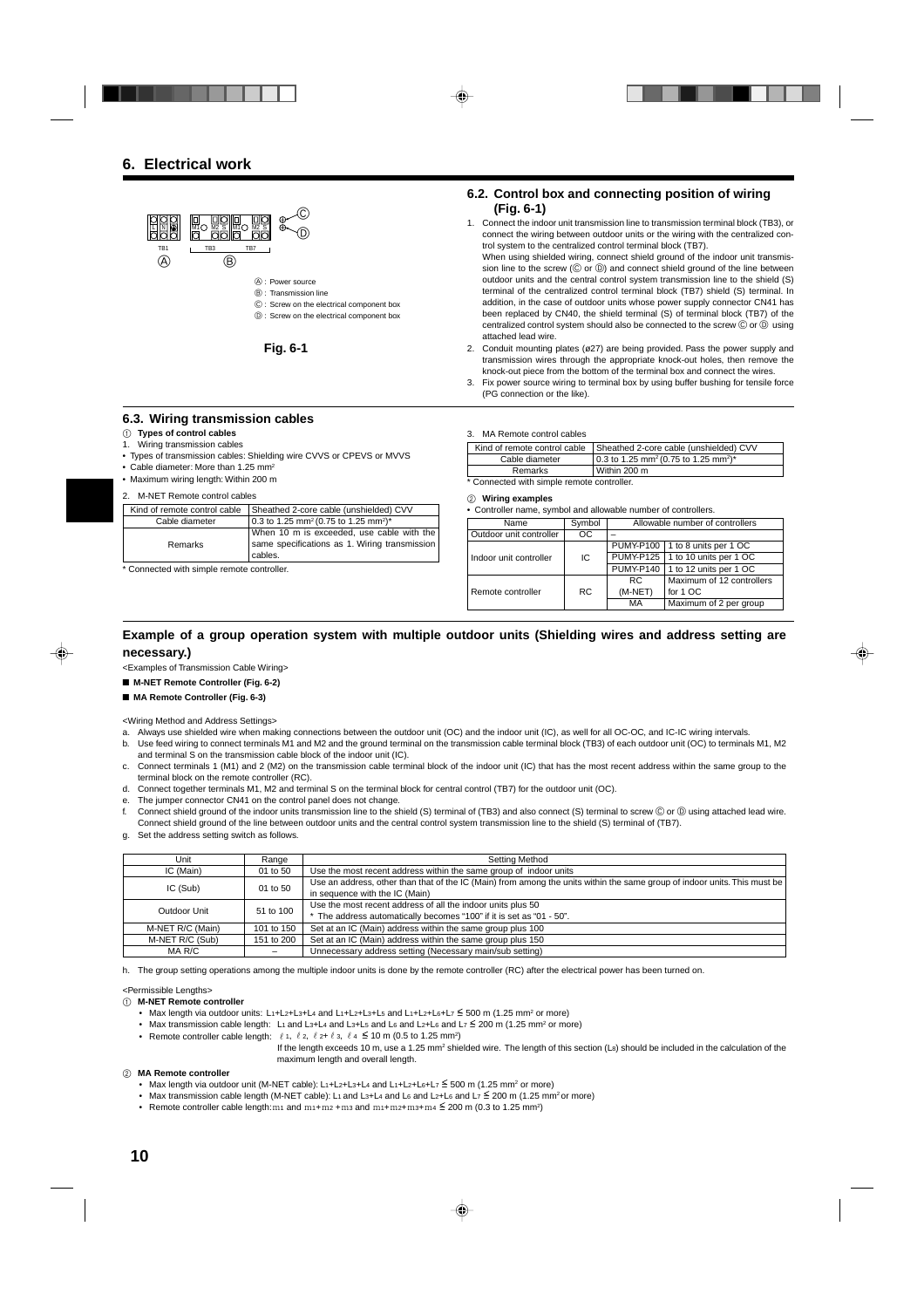# **6. Electrical work**



#### **6.4. Wiring of main power supply and equipment capacity Schematic Drawing of Wiring (Example) (Fig. 6-4)**



#### **Thickness of Wire for Main Power Supply and On/Off Capacities**

|              |          |                                                        |            | Minimum Wire Thickness (mm <sup>2</sup> ) |        | Breaker for | <b>Breaker for Current Leakage</b> |
|--------------|----------|--------------------------------------------------------|------------|-------------------------------------------|--------|-------------|------------------------------------|
| Model        |          | Power Supply                                           | Main Cable | Branch                                    | Ground | Wiring*1    |                                    |
| Outdoor Unit | P100-140 | l~/N 220/230/240 V 50 Hz l<br>$\sim$ /N 220 V 60 Hz *2 | 5.5(6)     | $\equiv$                                  | 5.5(6) | 32 A        | 32 A 30 mA 0.1 sec. or less        |
| Indoor Unit  |          | l~/N 220/230/240 V 50 Hz l<br>$\sim$ /N 220 V 60 Hz    | l .5       | 1.5                                       | 1.5    | 15 A        | 15 A 30 mA 0.1 sec. or less        |

\*1. A breaker with at least 3.0 mm contact separation in each poles shall be provided. Use non-fuse breaker (NF) or earth leakage breaker (NV).

\*2. Max. Permissive System Impedance 0.22  $(\Omega)$ 

**1. Use a separate power supply for the outdoor unit and indoor unit.**

**2. Bear in mind ambient conditions (ambient temperature, direct sunlight, rain water, etc.) when proceeding with the wiring and connections.**

**3. The wire size is the minimum value for metal conduit wiring. The power cord size should be 1 rank thicker consideration of voltage drops.**

**Make sure the power-supply voltage does not drop more than 10%.**

**4. Specific wiring requirements should adhere to the wiring regulations of the region.**

**5. Power supply cords of parts of appliances for outdoor use shall not be lighter than polychloroprene sheathed flexible cord (design 60245 IEC57). For example, use wiring such as YZW.**

**6. Install an earth longer than other cables.**

#### **Warning:**

**• Be sure to use specified wires to connect so that no external force is imparted to terminal connections. If connections are not fixed firmly, it may cause heating or fire.**

**• Be sure to use the appropriate type of overcurrent protection switch. Note that generated overcurrent may include some amount of direct current.**

 **Caution:**

**• Some installation site may require attachment of an earth leakage breaker. If no earth leakage breaker is installed, it may cause an electric shock.**

**• Do not use anything other than breaker and fuse with correct capacity. Using fuse and wire or copper wire with too large capacity may cause a malfunction of unit or fire.**

#### **IMPORTANT**

**Make sure that the current leakage breaker is one compatible with higher harmonics. Always use a current leakage breaker that is compatible with higher harmonics as this unit is equipped with an inverter. The use of an inadequate breaker can cause the incorrect operation of inverter.**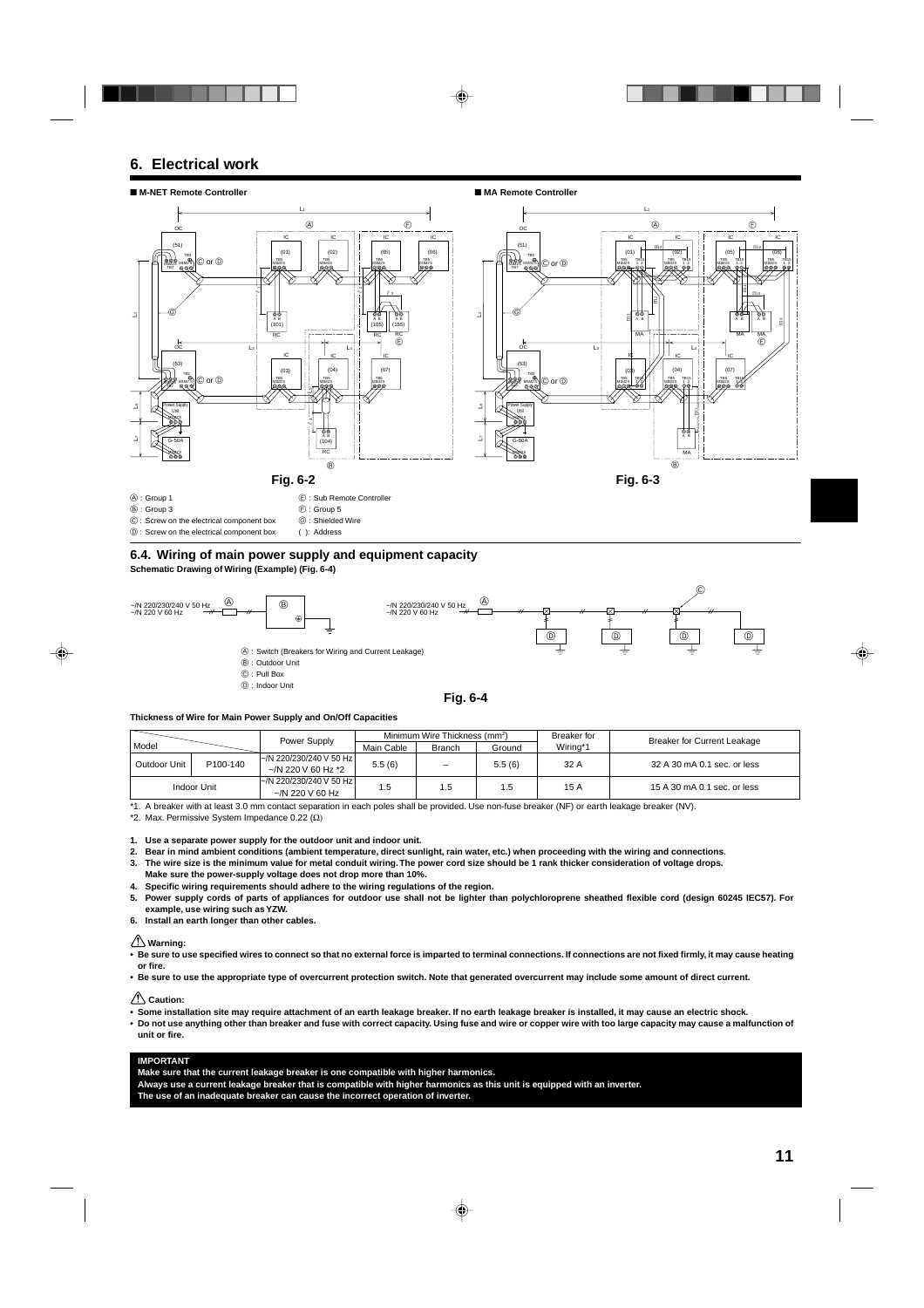# **7. Test run**

#### **7.1. Before test run**

- s **After completing installation and the wiring and piping of the indoor and outdoor units, check for refrigerant leakage, looseness in the power supply or control wiring, wrong polarity, and no disconnection of one phase in the supply.**
- $\blacktriangleright$  **Use a 500-volt M-ohm tester to check that the resistance between the power supply terminals and ground is at least 1 M**Ω**.**
- Do not carry out this test on the control wiring (low voltage circuit) termi**nals.**

#### **Warning:**

**Do not use the air conditioner if the insulation resistance is less than 1 M**Ω**.**

#### **Insulation resistance**

After installation or after the power source to the unit has been cut for an extended period, the insulation resistance will drop below 1 MΩ due to refrigerant accumulating in the compressor. This is not a malfunction. Perform the following procedures.

- 1. Remove the wires from the compressor and measure the insulation resistance of the compressor.
- 2. If the insulation resistance is below 1 M $\Omega$ , the compressor is faulty or the resistance dropped due the accumulation of refrigerant in the compressor.

#### **7.2. Test run**

#### **7.2.1. Using remote controller**

Refer to the indoor unit installation manual.

- Be sure to perform the test run for each indoor unit. Make sure each indoor unit operates properly following the installation manual attached to the unit.
- If you perform the test run for all indoor units at once, you cannot detect any erroneous connection, if any, of the refrigerant pipes and the connecting wires.
- \* The compressor operation is not available for 3 minutes at least after the power is supplied.
- The compressor can emit noise just after turn on the power supply or in case of low outside air temperature.

#### **About the restart protective mechanism**

Once the compressor stops, the restart preventive device operates so the compressor will not operate for 3 minutes to protect the air conditioner.

#### **7.3. Refrigerant collecting (Pump down)**

Before removing air conditioners for transfer to another location, always close the stop valve (for both liquid and gas pipes) located at the outdoor unit, then remove the indoor and outdoor units. At this time, the refrigerant in the indoor unit will be discharged. To minimize the refrigerant discharged, a pump down operation is required. This operation collects the refrigerant present inside the air conditioner and sends it into the heat exchanger located in the outdoor unit.

#### **Pump down procedure**

- 1 Operate all indoor units in cooling mode and check that the operation mode has changed to "COOL". (Set the units so that cooling operation mode is activated during the pump down operation (when the TEST RUN button is pressed).)
- 2 Connect a gauge manifold valve (with pressure gauge) to the stop valve of the gas pipe, to enable measurement of refrigerant pressure.
- 3 After setting the outdoor service switch SW3-2 to OFF, set the switch SW3-1 to ON. (The unit will start in cooling mode.)
- 4 After the cooling operation has been carried out for approximately five minutes, set the outdoor service switch SW2-4 (pump down switch) from OFF to ON.
- 5 Close the stop valve on the liquid pipe, with the cooling operation still ON. (Pump down operation will start.)
- $6$  When the reading of the pressure gauge reaches 0 to 0.1 MPa (0 to 1 kg/cm<sup>2</sup>G) or when approximately 5 minutes have elapsed following the start of the pump down operation, fully close the stop valve on the gas pipe and stop the air conditioner by setting the switch SW3-1 to OFF immediately.
- 3. After connecting the wires to the compressor, the compressor will start to warm up after power is supplied. After supplying power for the times indicated below, measure the insulation resistance again.
	- The insulation resistance drops due to accumulation of refrigerant in the compressor. The resistance will rise above 1 MΩ after the compressor is warmed up for four hours.

(The time necessary to warm up the compressor varies according to atmospheric conditions and refrigerant accumulation.)

- To operate the compressor with refrigerant accumulated in the compressor, the compressor must be warmed up at least 12 hours to prevent breakdown.
- 4. If the insulation resistance rises above 1 MΩ, the compressor is not faulty.

#### **Caution:**

- **The compressor will not operate unless the power supply phase connection is correct.**
- **• Turn on the power at least 12 hours before starting operation.**
- Starting operation immediately after turning on the main power switch can result in severe damage to internal parts. Keep the power switch turned on during the operational season.

#### $\blacktriangleright$  The followings must be checked as well.

- The outdoor unit is not faulty. LED on the control board of the outdoor unit flash when the outdoor unit is faulty.
- Both the gas and liquid stop valves are completely open.

#### **7.2.2. Using SW3 in outdoor unit Note:**

**In case of the test run from outdoor unit, all indoor units operate. Therefore, you can not detect any erroneous connection of refrigerant pipes and the connecting wires. If it aims at detection of any erroneous connection, be sure to carry out the test run from remote controller with reference to "7.2.1. Using remote controller."**

| SW3-1 | JN.  |                   |  |  |  |
|-------|------|-------------------|--|--|--|
| SW3-2 | OFF. | Cooling operation |  |  |  |
| SW3-1 | ΟN   |                   |  |  |  |
| SW3-2 | OΝ   | Heating operation |  |  |  |

- \* After performing the test run, set SW3-1 to OFF.
- A few seconds after the compressor starts, a clanging noise may be heard from the inside of the outdoor unit. The noise is coming from the check valve due to the small difference in pressure in the pipes. The unit is not faulty.

**The test run operation mode cannot be changed by DIP switch SW3-2 during the test run. (To change the test run operation mode during the test run, stop the test run by DIP switch SW3-1. After changing the test run operation mode, resume the test run by switch SW3-1.)**

- 7 Set the outdoor service switch SW2-4 from ON to OFF.
- 8 Remove the gauge manifold valve and put the cap back onto each stop valve.

#### **Note:**

- 1 **Never carry out pump down operation if the amount of refrigerant inside the indoor unit is larger than the amount of charge-less refrigerant. Carrying out a pump down operation when the amount of refrigerant exceeds the amount of charge-less refrigerant will cause an extreme pressure rise and may result in an accident.**
- 2 **Do not continue to operate for a long time with the switch SW2-4 set to ON. Make sure to switch it to OFF after pump down is completed.**
- 3 **Test run can be carried out when the test run switch SW3-1 is ON. Switch SW3-2 is used to operating mode selection. (ON: Heating, OFF: Cooling)**
- 4 **Time required for a pump down operation is three to five minutes after the stop valve on the liquid pipe has been closed. (It depends on the ambient temperature and amount of refrigerant inside the indoor unit.)**
- 5 **Ensure that the reading of the pressure gauge does not drop below 0 MPa (0 kg/cm2G). If it drops 0 MPa (0 kg/cm2 G) (i.e. vacuum is created), air will be drawn into the unit if there are any loose connections.**
- 6 **Even if the reading of the pressure gauge does not drop below 0 MPa (0 kg/ cm2 G), always stop the pump down operation within approximately five minutes after the stop valve on the liquid pipe has been fully closed.**